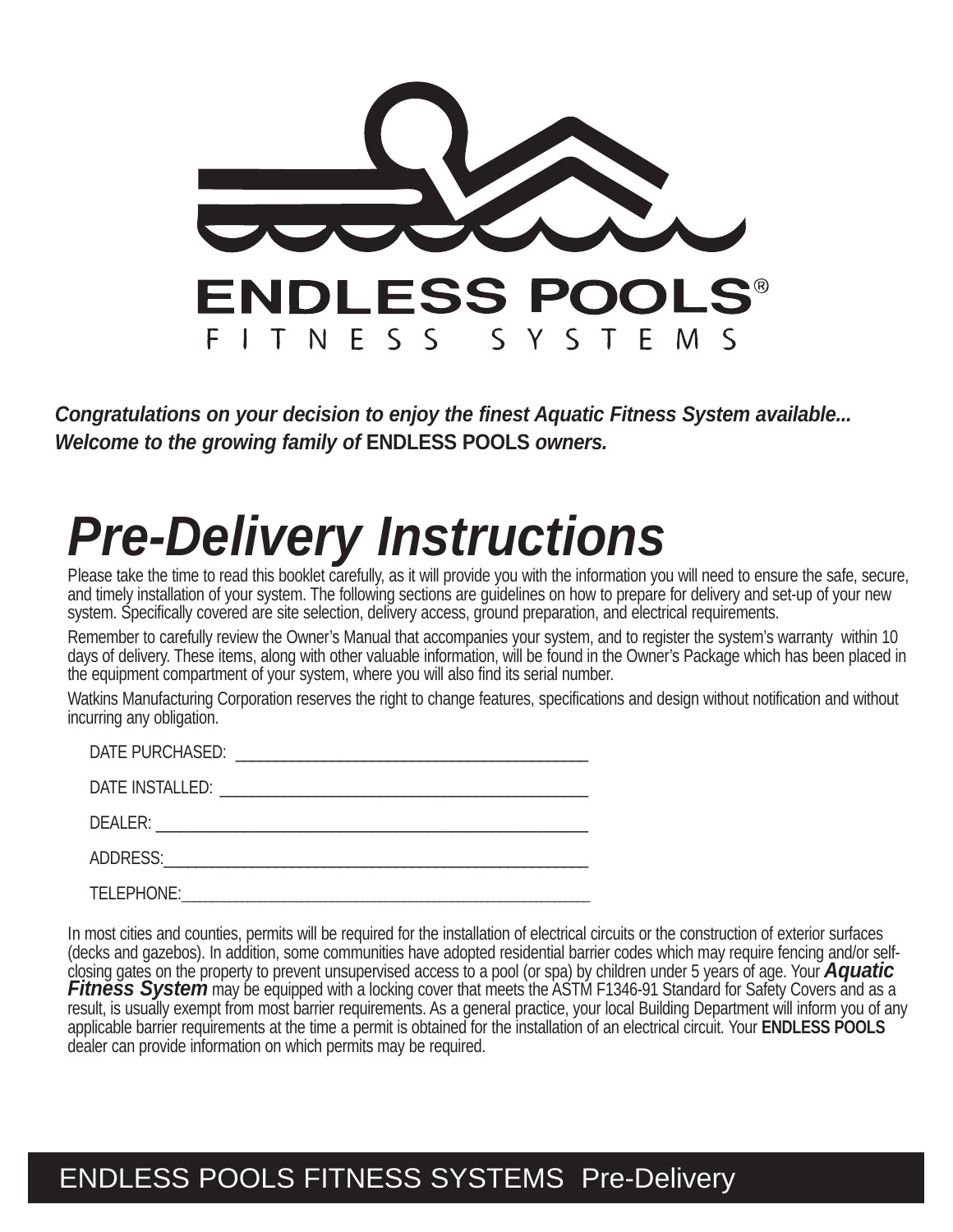# *Site Selection and Preparation*

**IMPORTANT:** Site selection and preparation are your responsibility. Carefully read these instructions and consult your authorized **ENDLESS POOLS** dealer if you have any questions.

You probably have a spot picked out for your new system, whether it's indoors or outdoors, on a patio or on a deck. Just make sure you check the following:

- Always put your system on a structurally sound, level, and even surface. A filled system can weigh a great deal. Make certain that the location you choose can support the weight of your filled system.
- Locate your equipment compartment, which houses all of the electrical components, in a place where water will drain away from it. Allowing water into the equipment compartment can damage the electronics, or may result in tripping your house's circuit breaker.
- Leave yourself easy access to the circuit breakers in the subpanel.
- Never let water get into the subpanel. Your subpanel is raintight when installed correctly with the door closed.
- Leave access to the equipment compartment for periodic system care and maintenance.

### *OUTDOOR AND PATIO INSTALLATION*

No matter where you install your new system, it's important that you have a solid foundation to support it. Structural damage to the system resulting from incorrect installation or placement on an inadequate foundation is not covered under the system's limited warranty.

If you install the system outdoors, a reinforced concrete pad at least six inches thick is required. The reinforcing rod or mesh in the pad should be attached to a bond wire (see your Owner's Manual). All *Aquatic Fitness System* may be installed onto a deck, provided that the load capacity of the deck is greater than the dead weight of the system (see Deck Installation).

### *DECK INSTALLATION*

To be certain your deck can support your system you must know the deck's maximum load capacity. **Consult a qualified building contractor or structural engineer before you place the system on an elevated deck.** To find the weight of your system, its contents and occupants, refer to the System Specification chart. This weight per square foot must not exceed the structure's rated capacity, or serious structural damage could result.

## *INDOOR INSTALLATION*

Be aware of some special requirements if you place your system indoors. Water will accumulate around the system, so flooring materials must provide a good grip when wet. Proper drainage is essential to prevent a build-up of water around the system. When building a new room for the system, it is recommended that a floor drain be installed. The humidity will naturally increase with the system installed. Water may get into woodwork and produce dryrot, mildew, or other problems. Check for airborne moisture's effects on exposed wood, paper, etc. in the room. To minimize these effects, it is best to provide plenty of ventilation to the system area. Installation of a dehumidifier or exhaust fan in conjunction with a *Aquatic Fitness System* is recommended. An architect can help to determine if more ventilation must be installed.

Your **ENDLESS POOLS** dealer can help you with local information such as zoning regulations and building codes.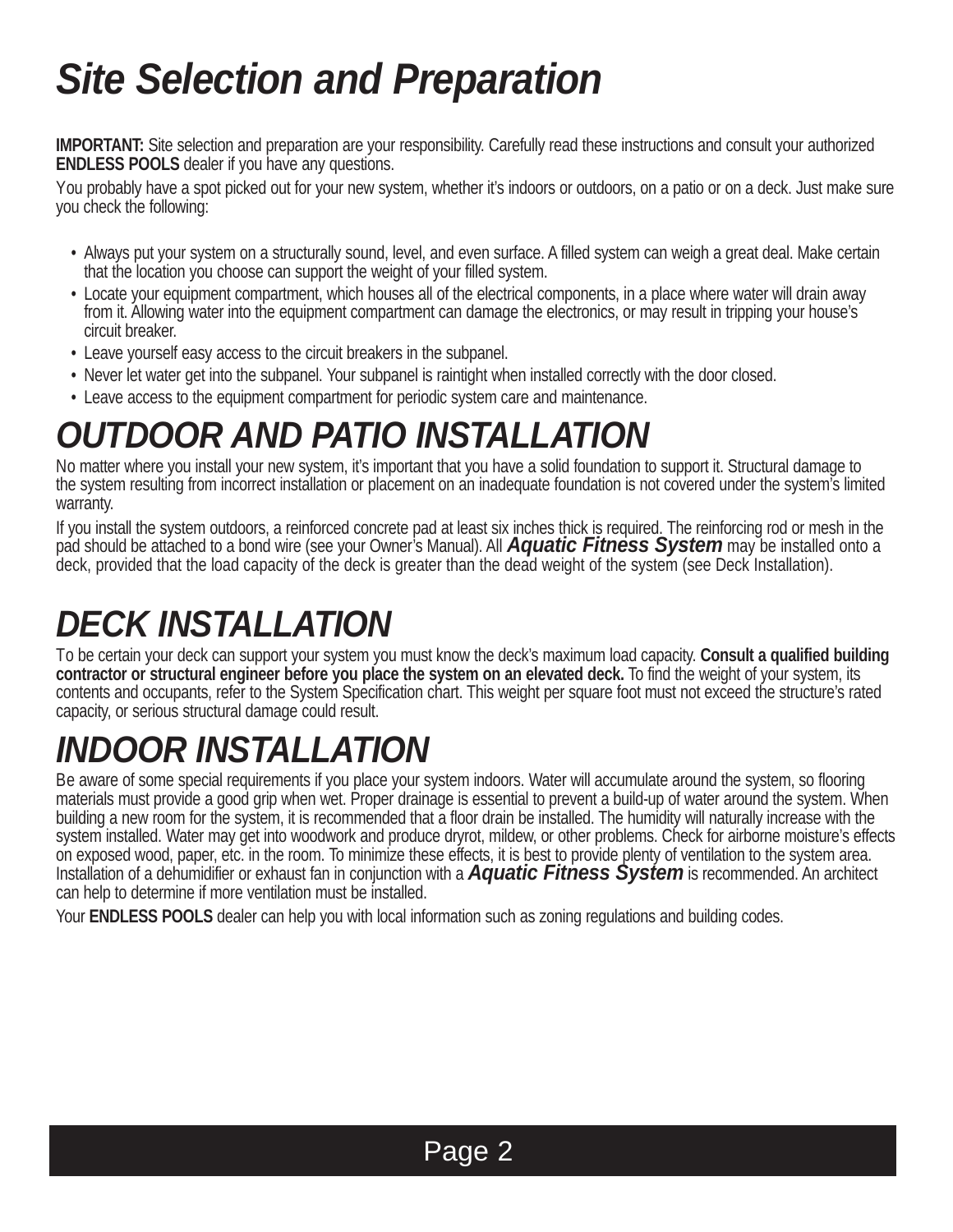#### *DELIVERY ACCESS*

It may be necessary to remove a gate, part of a fence, or other movable obstructions in order to move the system to its installation site. Your system will determine what equipment is necessary to move your system to its final location. A roll back truck with a tilt bed is a good option if your site can be accessed by an across road vehicle. When a small reach is needed for the final placement of your system, a boom truck is ideal. A telehandler vehicle can off load, traverse property and place your system in a more challenging situation or terrain. When access to your site is limited a crane may be used to lift your system over obstructions for precise placement.

The **ENDLESS POOLS** delivery personnel will supervise the crane delivery and complete the system installation. **NOTE:** If your system delivery requires the use of a crane, you may be required to pay for its services at the completion of the delivery.

| <b>Model</b>                | <b>Width W</b> | <b>Length L</b> | <b>Height H</b> |
|-----------------------------|----------------|-----------------|-----------------|
| <b>X200</b>                 | 7'5''          | 12'0''          | 50"             |
| <b>X500</b>                 | 7'5''          | 15'0''          | 50"             |
| E500-52                     | 7'5''          | 15'0''          | 52"             |
| E500-58                     | 7'5''          | 15'0''          | 58"             |
| E500-58<br><b>TREADMILL</b> | 7'5''          | 15'0''          | 58"             |
| E700-52                     | 7'5''          | 17'0''          | 52"             |
| E700-58                     | 7'5''          | 17'0''          | 58"             |
| E700-58<br><b>TREADMILL</b> | 7'5''          | 17'0''          | 58"             |
| E2000                       | 7'5''          | 20'0"           | 58"             |
| E2000<br><b>TREADMILL</b>   | 7'5''          | 20'0"           | 58"             |



Page 3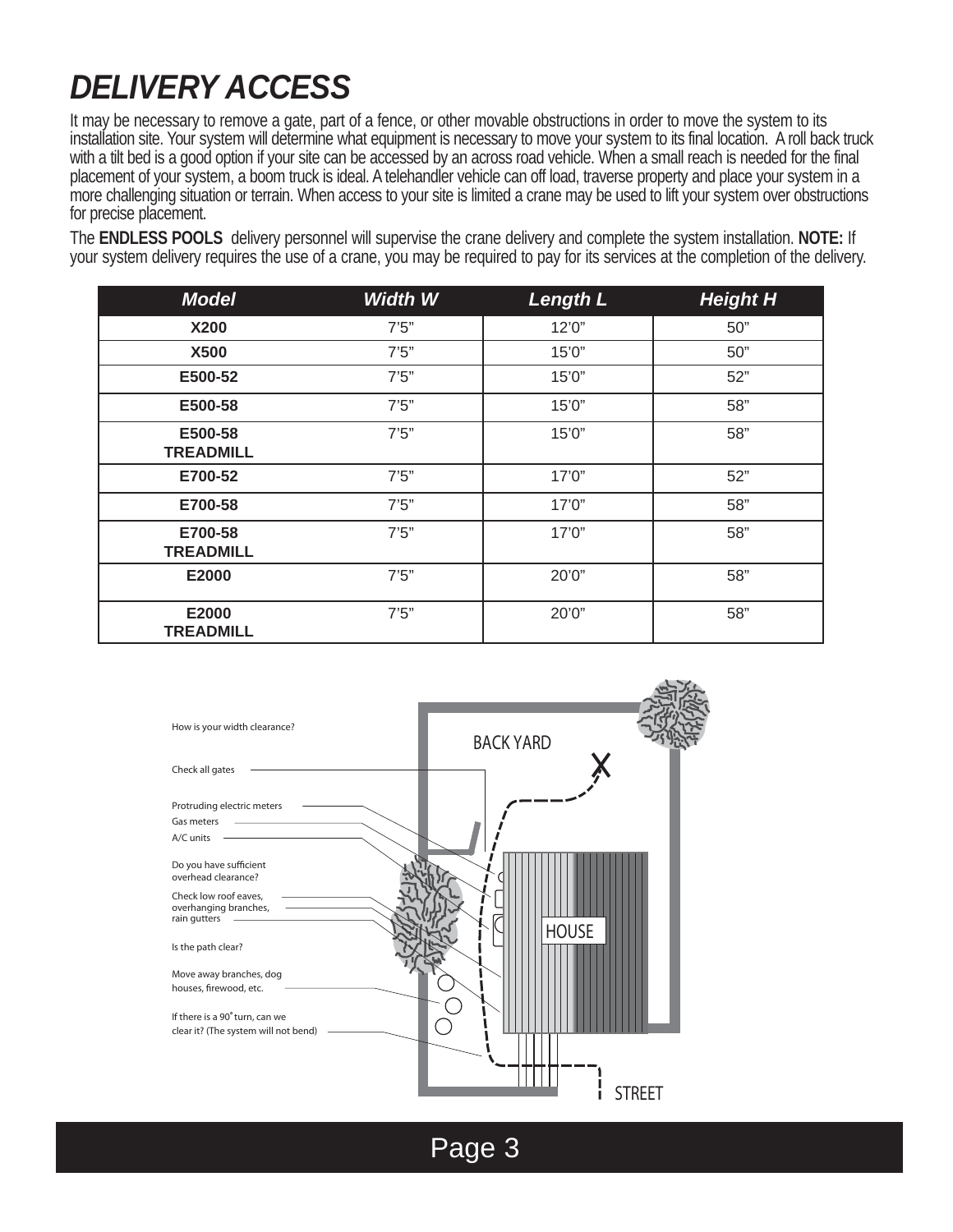## *GROUND PREPARATION*

A reinforced concrete pad at least six inches thick or a deck that is able to withstand more than 250lbs. per square foot is required for the *Aquatic Fitness System* As a homeowner, it is your responsibility to provide a suitable, level foundation for your system. Keep in mind that most delivery crews are not equipped to level and prepare system sites.

If you are interested in having a concrete slab, your **ENDLESS POOLS** dealer should be able to suggest a qualified, licensed contractor.

**NOTE:** In order for the system to operate properly and the internal plumbing to drain completely, you must ensure that the system is level.



X500 E500-52 E500-58 E500-58 Treadmill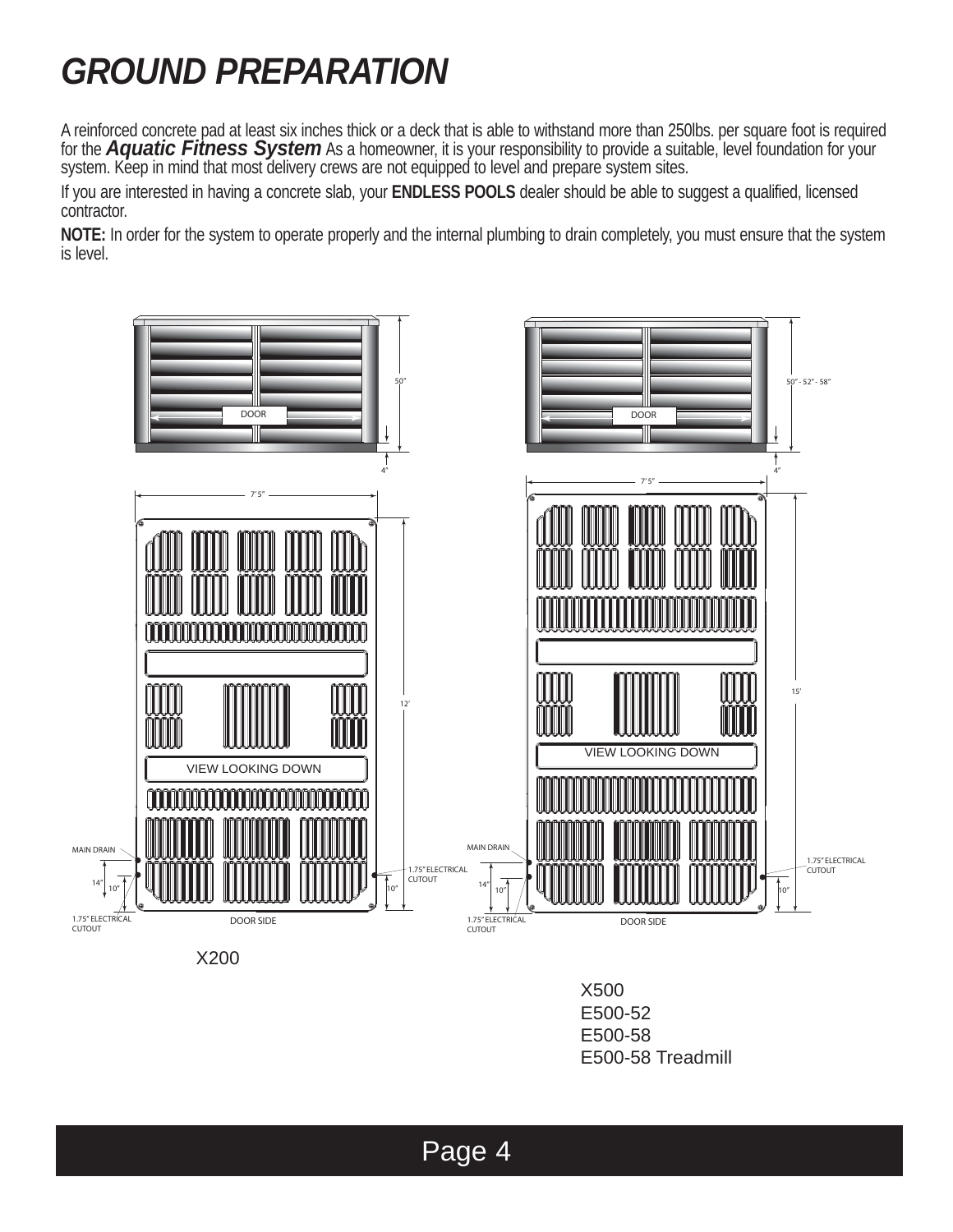

Page 5

1.75" ELECTRICAL CUTOUT  $\left| \leftrightarrow \atop{\overline{13''}} \right|$ 

E700-58 E700-58 Treadmill

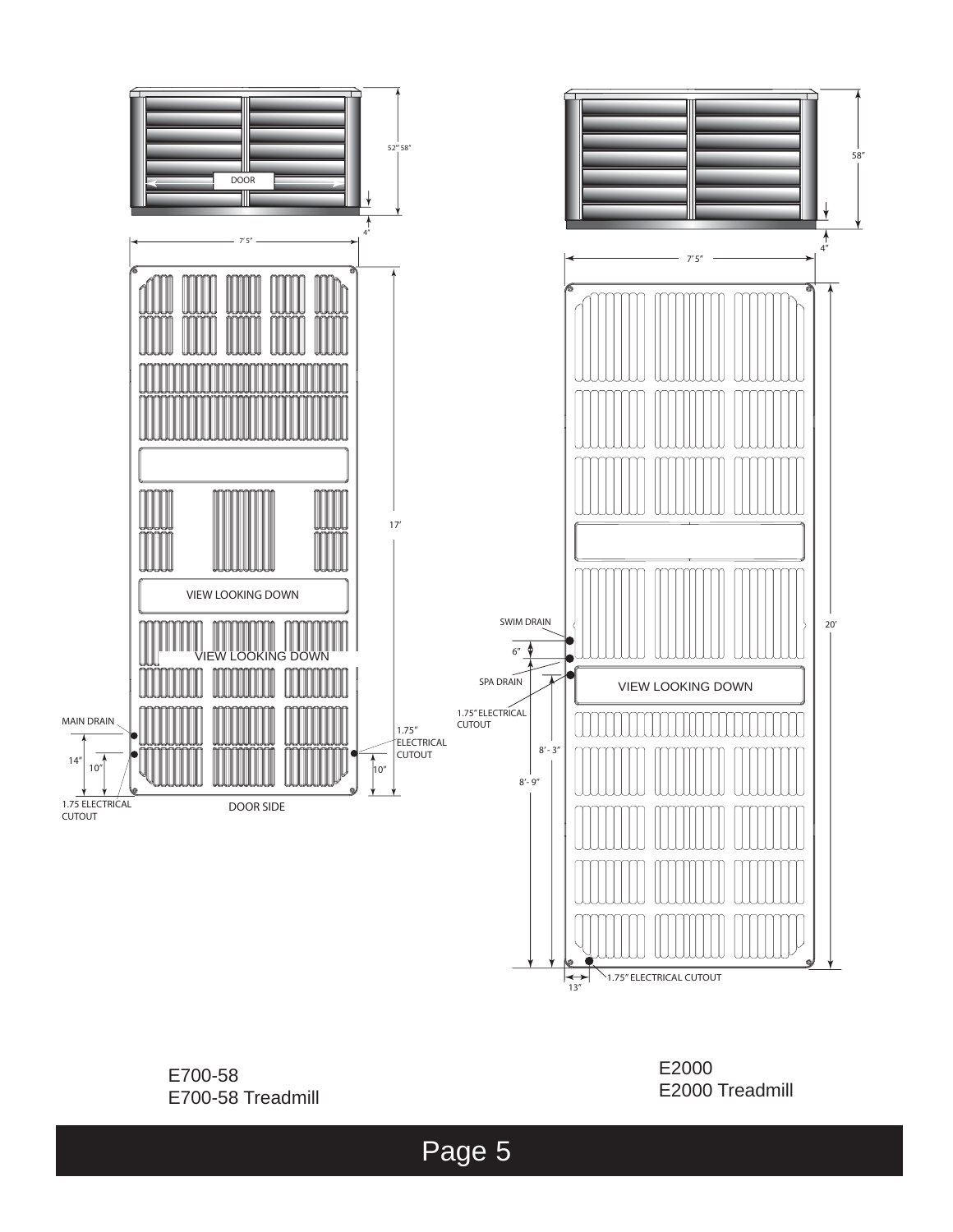## *ELECTRICAL REQUIREMENTS*

To ensure you will have an opportunity to use your system soon after delivery, it is very important that the required electrical service has been installed. Unless otherwise stipulated by your dealer, THIS IS YOUR RESPONSIBILITY.

**IMPORTANT:** All electrical circuits must be installed by a qualified, licensed electrician.

All models require a 60 amp, single phase, 230 volt circuit breaker in the main electrical service panel.

All *Aquatic Fitness System* must be wired in accordance with applicable local and national electrical codes, all electrical work must be done by a licensed electrician.

**NOTE:** Watkins Manufacturing Corporation REQUIRES THE USE OF A SUBPANEL TO SUPPLY POWER AND PROTECT THE SYSTEM. A licensed electrician should install a four-wire electrical service (two line voltages, one neutral, one ground) from the main electrical service panel to the subpanel, and from the sub-panel to the system per the appropriate wiring diagram as illustrated below.

The grounding conductor must be at least #6 AWG. Your electrician should mount the subpanel in the vicinity of the system but it should not be closer than five (5) feet from the system water edge (NEC 680-38 to 41-A-3).

**INSTALLATION NOTE:** After the system has been installed by the dealer's delivery crew, your electrician can connect the conduit from the subpanel to the *Aquatic Fitness System* Control Box and then complete the wiring connections in the control box.

**NOTE:** Complete step-by-step Installation and Wiring Instructions for all 230 volt **ENDLESS POOLS** models are included in the Owner's Manual and with each sub-panel, which can be obtained from your dealer.

**WARNING:** Removing or bypassing the GFCI breakers in the subpanel at any time will result in an unsafe system and will void the warranty.

**WIRE SPECIFICATION NOTE:** Long electrical runs may require a larger gauge feed wire than stated. We recommend that a maximum voltage drop of 3% be used when calculating the larger wire size.

Refer to the Wiring Diagrams below for the electrical requirements this model.

When connecting the supply conduit, use a liquid-tight flex conduit fitting.



#### X200, X500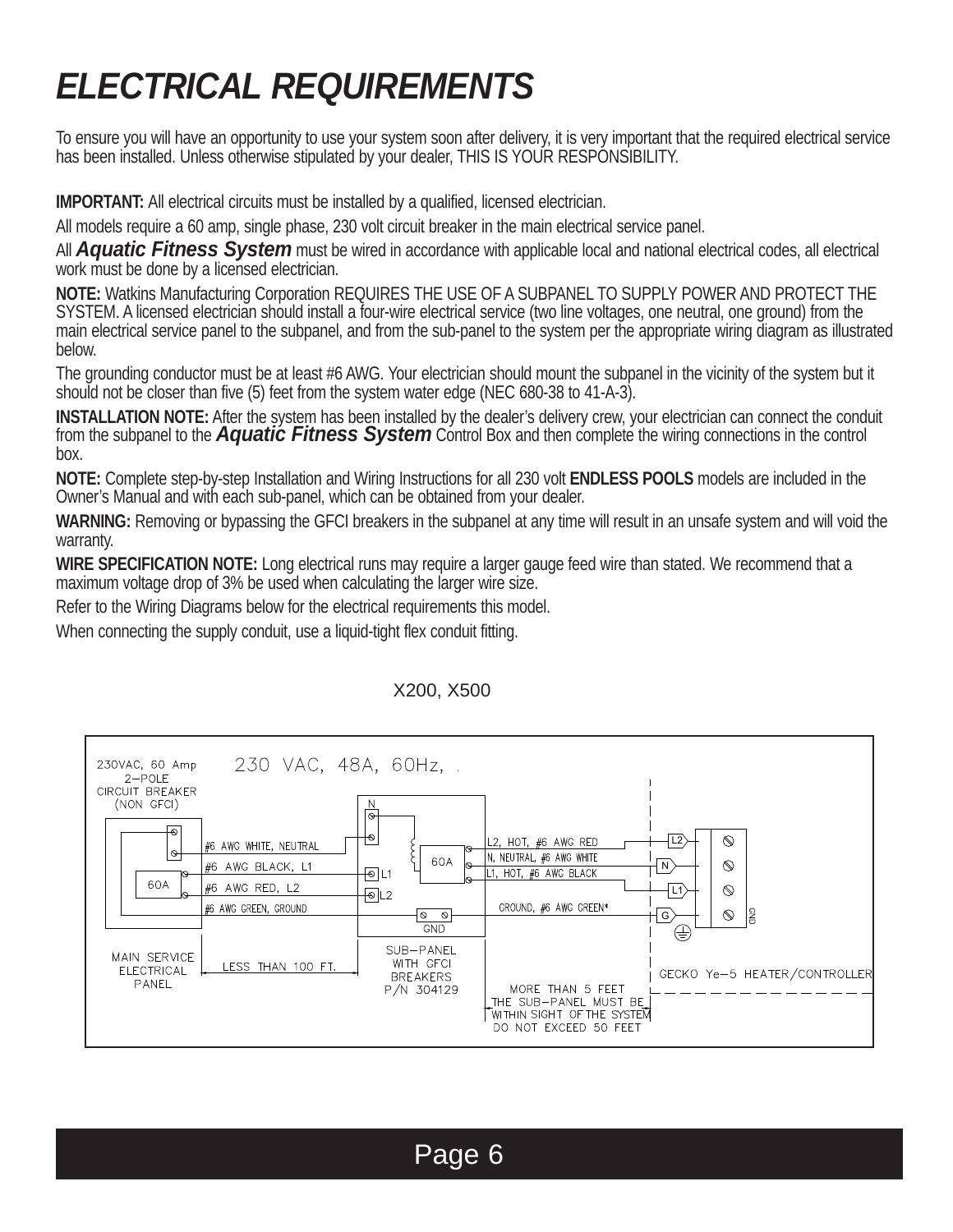#### *ELECTRICAL REQUIREMENTS*

E500-52, E500-58, E500-58 Treadmill, E700-52, E700-58, E700-58 Treadmill



E2000, E2000 Treadmill

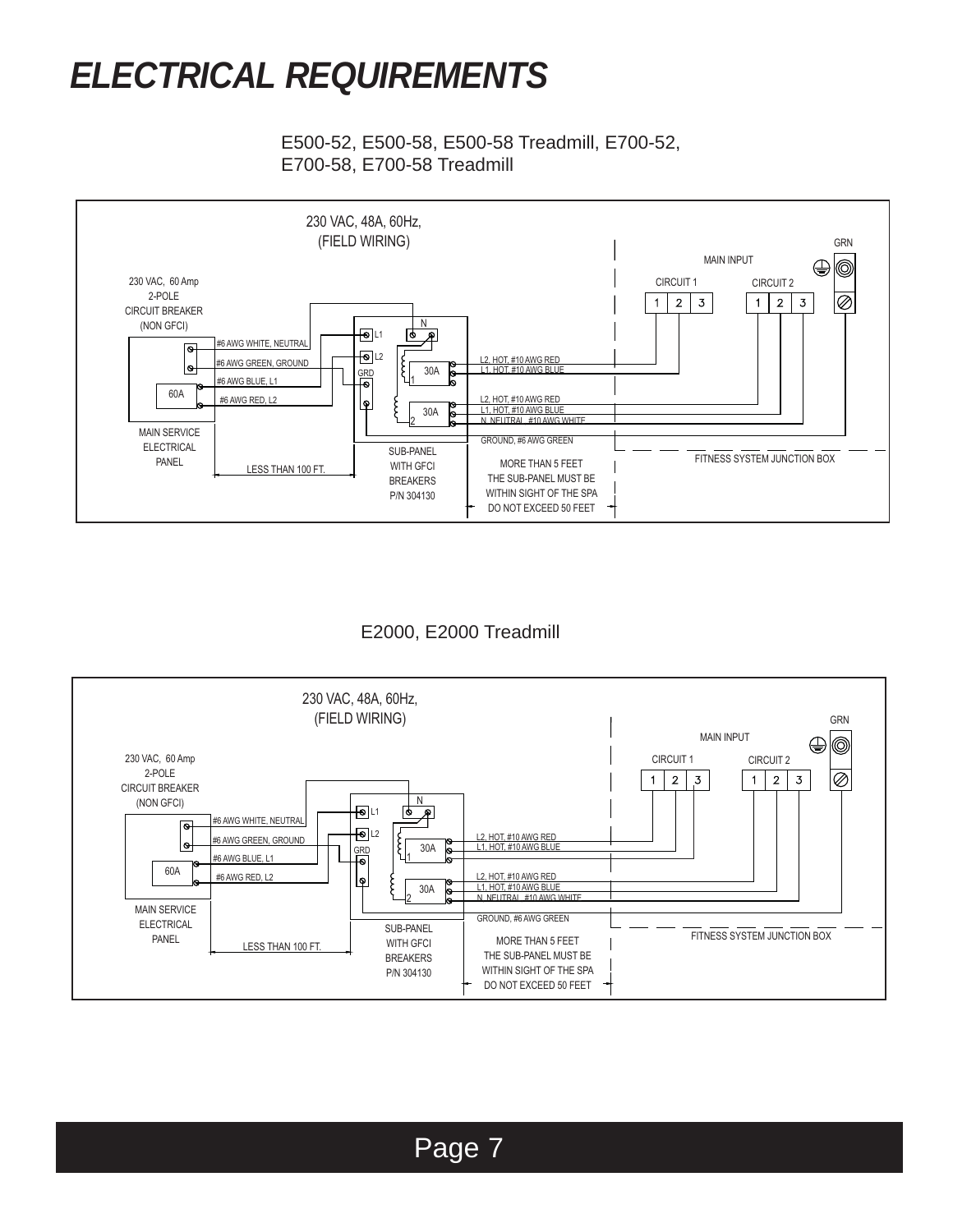#### *System Specifications*

|                              |                               | Foodbrink |                       |       |                                                   |               | Entrepreneur Maries Back of Maries Ave. |                                            | Dagon Milki<br>- I Reading a Little                                  |
|------------------------------|-------------------------------|-----------|-----------------------|-------|---------------------------------------------------|---------------|-----------------------------------------|--------------------------------------------|----------------------------------------------------------------------|
| X200                         | 12'0''<br>х<br>7'5''          | 50"       | 100<br>Square<br>Feet | 4,000 | 1,210<br>gallons                                  | 2,255<br>lbs. | 14,100<br>lbs                           | 185<br>lbs.<br>per<br>square<br>foot       | 230 volt, 60 amp<br>single phase<br><b>GFCI</b> protected<br>circuit |
| <b>X500</b>                  | 15' 0"<br>X<br>7'5''          |           | 200<br>Square<br>Fee  | 4,000 | 1,650<br>gallons                                  | 2,705<br>lbs  | 18,220<br>lbs                           | 190<br><b>lbs</b><br>per<br>square<br>foot | 230 volt, 60 amp<br>single phase<br><b>GFCI</b> protected<br>circuit |
| E500-52                      | 15'0"<br>$X \atop 7"5"$       | 52"       | 200<br>Square<br>Feet | 4,000 | 1,635<br>gallons                                  | 3,200<br>lbs. | 18,590<br>lbs.                          | 190<br>lbs.<br>per<br>square<br>foot       | 230 volt, 60 amp<br>single phase<br><b>GFCI</b> protected<br>circuit |
| E500-58                      | 15'0"<br>$X \atop 7"5"$       | 58"       | 200<br>Square<br>Feet | 4,000 | 1.770<br>gallons                                  | 3,400<br>lbs. | 19,195<br>lbs.                          | 205<br><b>lbs</b><br>per<br>foot           | 230 volt, 60 amp<br>single phase<br><b>GFCI</b> protected<br>circuit |
| E500-58<br><b>Treadmill</b>  | 15'0''<br>x<br>7"5"           | 58"       | 200<br>Square<br>Feet | 4,000 | 1,735<br>gallons                                  | 3,500<br>Ibs. | 19,720<br>lbs.                          | 205<br><b>lbs</b><br>per<br>foot           | 230 volt, 60 amp<br>single phase<br><b>GFCI</b> protected<br>circuit |
| E700-52                      | 17'0''<br>$X \atop 7"5"$      | 52"       | 200<br>Square<br>Feet | 4,000 | 1,975<br>gallons                                  | 2,980<br>lbs. | 21,205<br>lbs.                          | 195<br><b>lbs</b><br>per<br>foot           | 230 volt, 60 amp<br>single phase<br><b>GFCI</b> protected<br>circuit |
| E700-58                      | 17'0"<br>$X \atop 7"5"$       | 58"       | 200<br>Square<br>Feet | 4,000 | 2,150<br>gallons                                  | 3,025<br>lbs. | 22,710<br>lbs.                          | 210<br><b>lbs</b><br>per<br>foot           | 230 volt, 60 amp<br>single phase<br><b>GFCI</b> protected<br>circuit |
| E700-58<br><b>Treadmill</b>  | 17'0''<br>$X \atop 7"5"$      | 58"       | 200<br>Square<br>Feet | 4,000 | 2,100<br>gallons                                  | 3.480<br>lbs. | 22,745<br>lbs.                          | 210<br><b>lbs</b><br>per<br>foot           | 230 volt, 60 amp<br>single phase<br><b>GFCI</b> protected<br>circuit |
| E2000-58                     | 20'0"<br>$X \atop 7"5"$       | 58"       | 200<br>Square<br>Feet | 4,000 | Swim<br>1,960<br>gallons<br>Spa<br>290<br>gallons | 4,090<br>lbs. | 24,985<br>lbs.                          | 195<br>$\mathsf{lbs}$<br>per<br>foot       | 230 volt, 60 amp<br>single phase<br><b>GFCI</b> protected<br>circuit |
| E2000-58<br><b>Treadmill</b> | 20'0"<br>$X^{\times}$<br>7"5" | 58"       | 200<br>Square<br>Feet | 4,000 | Swim<br>2.005<br>gallons<br>Spa<br>290<br>gallons | 4,195<br>Ibs  | 27,710<br>Ibs                           | 195<br>Ibs<br>per<br>foot                  | 230 volt, 60 amp<br>single phase<br><b>GFCI</b> protected<br>circuit |

**CAUTION:** Watkins Manufacturing Corporation suggests a structural engineer or contractor be consulted before the system is placed on an elevated deck.

\* **NOTE:** The "Filled weight" and "Dead weight" of the system includes the weight of the occupants (assuming an average occupant weight of 175 lbs).

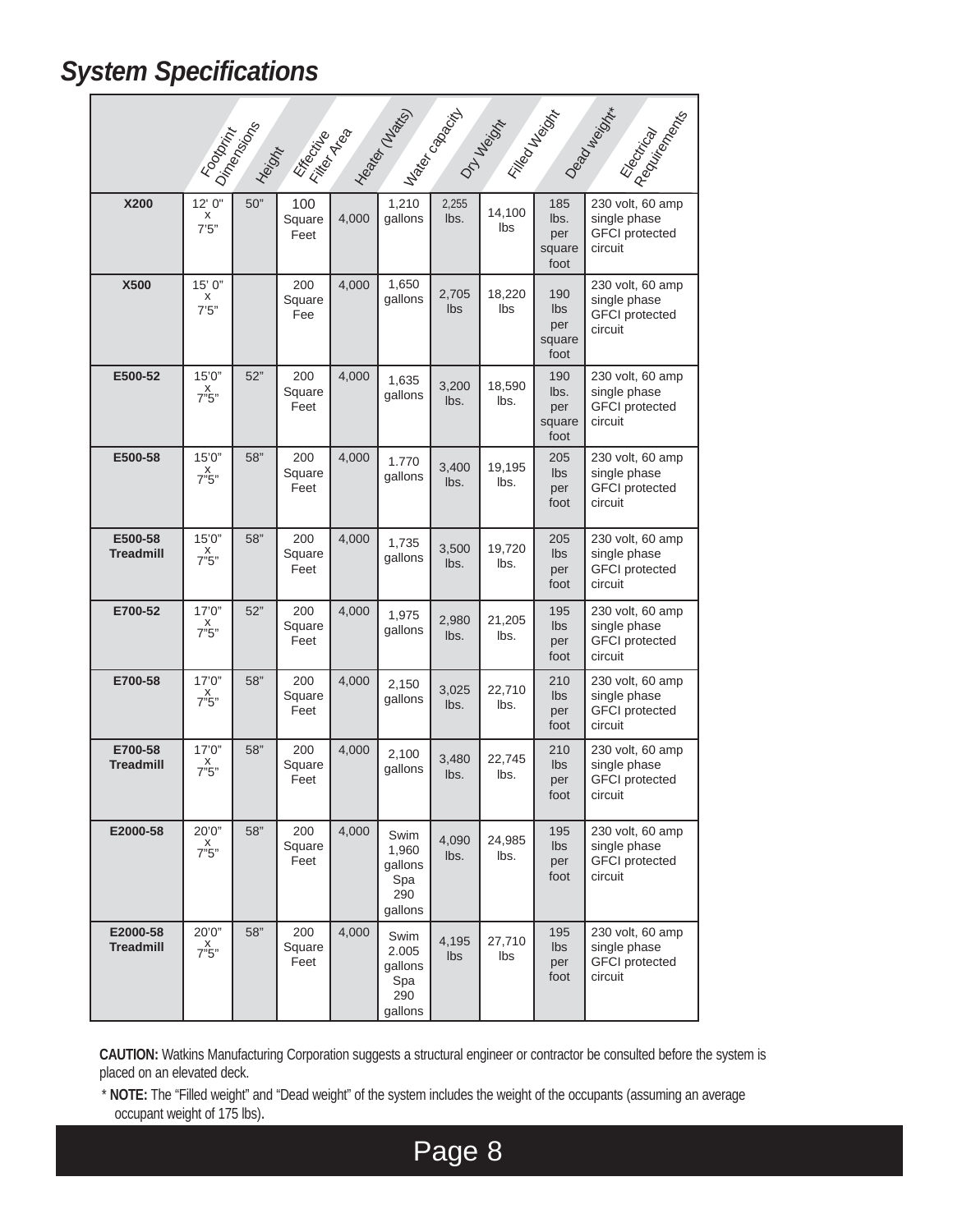#### *SERVICES AVAILABLE FROM YOUR*  **ENDLESS POOL** *DEALER*

| <b>Service</b>                                               |                           | Cost  |
|--------------------------------------------------------------|---------------------------|-------|
| Pre-Delivery site inspection                                 |                           |       |
| Deliver system to installation site                          |                           |       |
| Unwrap system and haul away packaging material               |                           |       |
| Set up & level system                                        |                           |       |
| Fill the system with water                                   |                           |       |
| Connect the system to its power source                       |                           |       |
| Explain and test the system's operation                      |                           |       |
| • Jet system                                                 |                           |       |
| • Set temperature control                                    | • Control panel functions |       |
| Explain the safety features                                  |                           |       |
| $\bullet$ GFCI                                               | • Heater high limit       |       |
| • Heater thermal cut-off                                     |                           |       |
| General system operation & maintenance orientation           |                           |       |
| Water quality and maintenance orientation                    |                           |       |
| Adjust the water's Total Alkalinity, Calcium Hardness and pH |                           |       |
| Sanitize the water                                           |                           |       |
| Inspect the system cover, place on system                    |                           |       |
| Review winterizing instructions                              |                           |       |
| Review Owner's Manual & Warranty Card                        |                           |       |
| Follow-up call                                               |                           |       |
| In-store system water analysis                               |                           |       |
|                                                              |                           | TOTAL |
| COST                                                         |                           |       |
|                                                              |                           |       |

#### *CONTRACTOR SUGGESTIONS*

| <b>Electrician</b> |  |  |  |
|--------------------|--|--|--|
| Name:              |  |  |  |
| Telephone:         |  |  |  |
| Name:              |  |  |  |
| Telephone:         |  |  |  |
| <b>Masonry</b>     |  |  |  |
| Name:              |  |  |  |
| Telephone:         |  |  |  |
| Name:              |  |  |  |
| Telephone:         |  |  |  |
|                    |  |  |  |
| <b>General</b>     |  |  |  |
| Name:              |  |  |  |

| ivame.     |  |
|------------|--|
| Telephone: |  |
| Name:      |  |
| Telephone: |  |
|            |  |